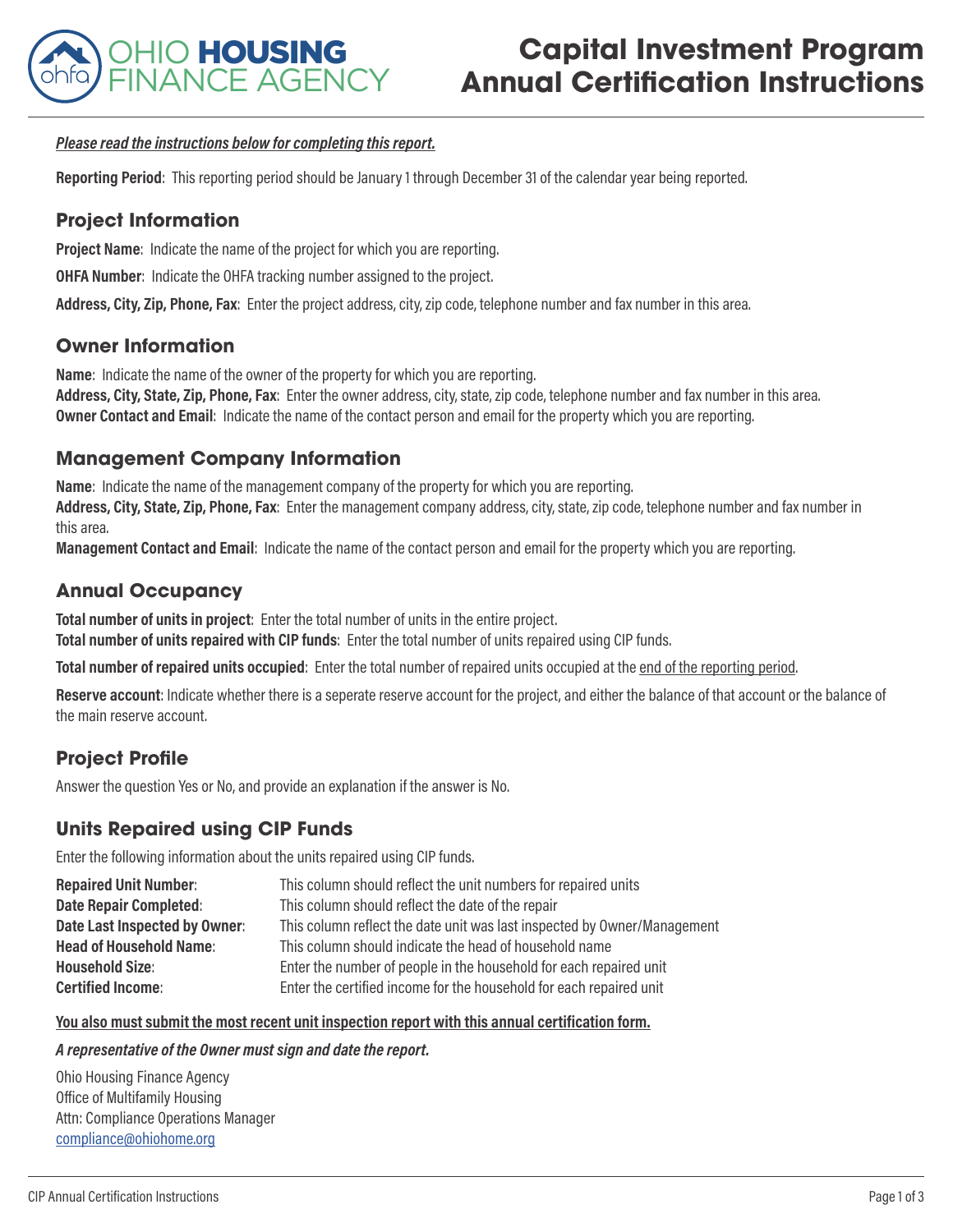

# **Capital Investment Program Annual Certification Instructions**

| Project Name:<br><u>state and the state of the state of the state of the state of the state of the state of the state of the state of the state of the state of the state of the state of the state of the state of the state of the state of the</u> |                                                                 |  |  |
|-------------------------------------------------------------------------------------------------------------------------------------------------------------------------------------------------------------------------------------------------------|-----------------------------------------------------------------|--|--|
| <b>Project Information:</b>                                                                                                                                                                                                                           |                                                                 |  |  |
|                                                                                                                                                                                                                                                       |                                                                 |  |  |
|                                                                                                                                                                                                                                                       |                                                                 |  |  |
| <b>Owner Information:</b>                                                                                                                                                                                                                             |                                                                 |  |  |
| Name: <u>example and the second contract of the second contract of the second contract of the second contract of the second contract of the second contract of the second contract of the second contract of the second contract</u>                  |                                                                 |  |  |
|                                                                                                                                                                                                                                                       |                                                                 |  |  |
|                                                                                                                                                                                                                                                       |                                                                 |  |  |
|                                                                                                                                                                                                                                                       |                                                                 |  |  |
| <b>Management Company Information:</b>                                                                                                                                                                                                                |                                                                 |  |  |
|                                                                                                                                                                                                                                                       |                                                                 |  |  |
|                                                                                                                                                                                                                                                       |                                                                 |  |  |
|                                                                                                                                                                                                                                                       |                                                                 |  |  |
|                                                                                                                                                                                                                                                       |                                                                 |  |  |
| <b>Annual Occupancy:</b>                                                                                                                                                                                                                              |                                                                 |  |  |
| Total number of units in project:                                                                                                                                                                                                                     | <u> 1989 - Johann Stein, mars an de Brasilia (b. 1989)</u>      |  |  |
| Total number of units repaired with CIP funds:                                                                                                                                                                                                        | the control of the control of the control of the control of the |  |  |
| Total number of repaired units occupied:                                                                                                                                                                                                              | the control of the control of the control of the                |  |  |
| Do you maintain a seperate reserve account for this project?                                                                                                                                                                                          |                                                                 |  |  |
|                                                                                                                                                                                                                                                       | No, balance of the main reserve account:                        |  |  |

# **Project Profile:**

#### **Please read and complete the question below. It must be answered and an explanation must be provided for all "No"in the explanation boxes below.**

Each building/unit in the project repaired using CIP funds was suitable for occupancy, taking into account local health, safety, and building codes (or other habitability standards), and the State or local government unit responsible for making local health or building safety code inspections did not issue a violation report for any building or low income unit in the project.

| . Yes | No |
|-------|----|

If no, explain: